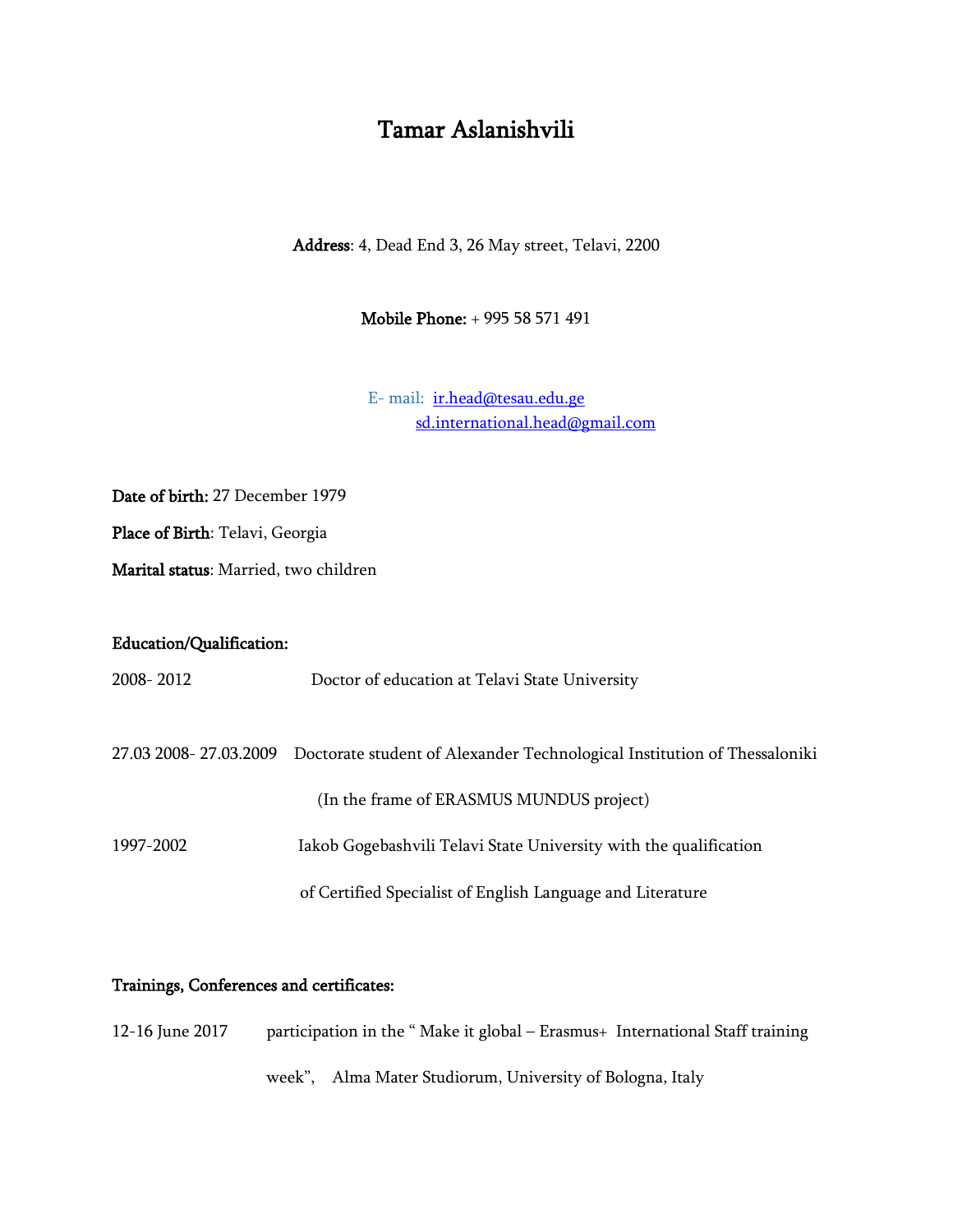28 May-4 June 2017 Administrative staff mobility in the frame of Erasmus + project in Tuscia University, Italy

- 12-13 April 2017 participation in the course " Professional development of academic staff for improvement of services for students with special needs", EU funded project "Developing programs for Access of disadvantaged groups of people and regions to higher Education", Telavi Georgia
- 6 April 2017 Conduct training " Professional development of administrative staff for improvement of services for students with special needs", EU funded project "Developing programs for access of Disadvantaged groups of people and Regions to higher Education", Telavi Georgia
- 28-29 November 2016 participation the course "Contacts Seminar with Eastern Partnership Countries", European Commission DGEAC, TEAMWORK, Kyiv
- July 2016 participation the course "21st Century Teaching Methods" Know how training center, University of north Texas, Telavi, Georgia
- 1-2 July 2016 participation the course the first international scientific conference, Telavi, Georgia

28 April 2016 participation the course "Intercultural Training", Jade Hochschule, Wilhelmshaven, Germany

- 7November 2015 participation the course "Academic Writing", University Bremen, Institute for development of freedom of information, Georgia
- 5-6 November 2015 participation in the course "Accounting and Investments", University Bremen, Institute for development of freedom of information, Georgia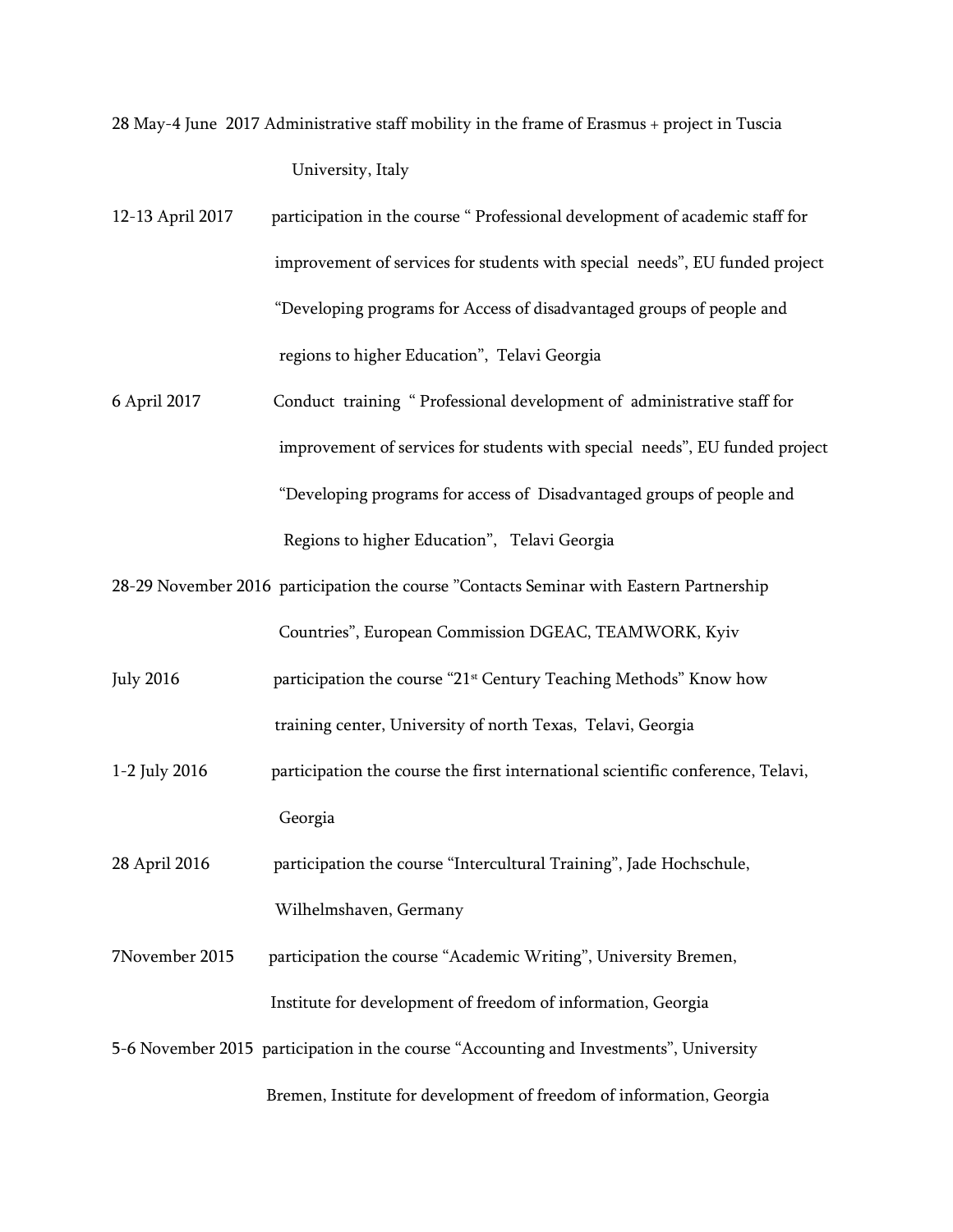- 22 July 2015 July participation in the course "Sustainable tourism- module 2 " in the frame of the project SuToMa, Telavi, Georgia
- 6-7 July 2015 participation in the course "Human Resource management in tourism- module 7, in the frame of the project SuToMa.
- 2-3 July 2015 participation in the course " Practical placement module 5 in the frame of EU funded project SuToMa, Telavi, Georgia
- 2- 4 June 2015 participation in the course "Module 8- Intercultural Communication and Management", EU TEMPUS project "Development of new modules for international bachelor and master programmes in sustainable tourism management (SuToMa), Jade Hochschule, Telavi, Georgia
- 2015, May 28 participation in the course "Innovation management and modern technological tendencies. ". Ilia State University, Technology Commercialization Office (TCO), Georgia
- 2015, January participation in the course "Georgia 2020", University Bremen, Institute for development of freedom of information, Georgia
- 2014 , April presenter at International Conference, " Teaching Methodology" Baku

24-25 April 2009 presenter of conference "Deep into ELT", Faith University Istanbul, Turkey

- 2.06.2008 Bologna Process Seminar, conference held in ATEI, Thessaloniki, Greece
- 19-20.05.2008 Cadefop Agora "Investing in people: Strategies for Financing VET", conference, held in Pylea, Thessaloniki, Greece
- 9.05.2008 Teleconference Seminar held in ATEI, Thessaloniki, Greece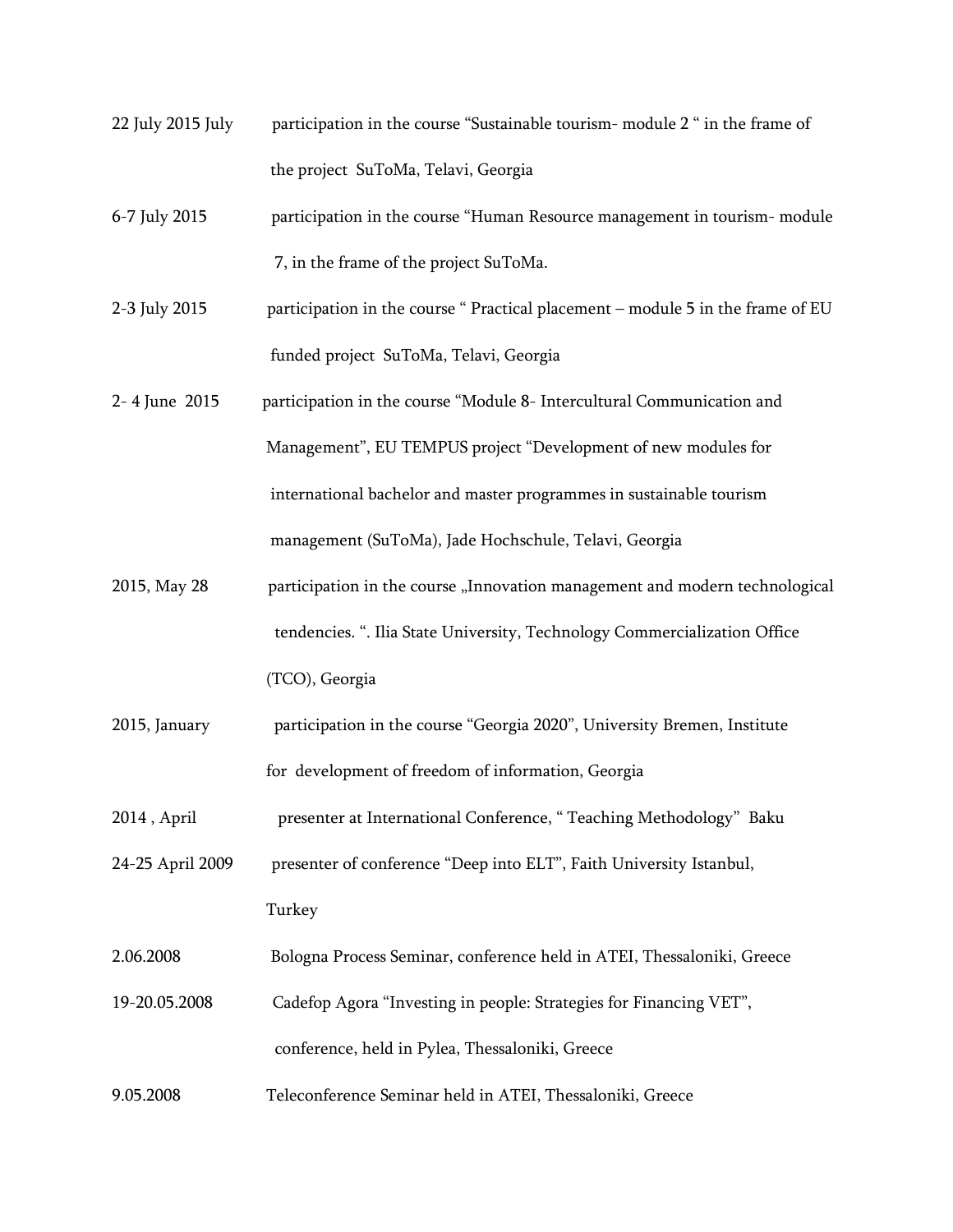| 8-9.05 2008                | New Methods and the use of ICT in Higher Education . Workshop-                    |
|----------------------------|-----------------------------------------------------------------------------------|
|                            | Held in Porto Palace. Thessaloniki, Greece<br>seminar.                            |
|                            | 2007 November-December Training course in DWS (Developing Writing Skills) held by |
|                            | British Council and ETAG (English Teachers' association of Georgia)               |
| 2006 December              | Training course in MLLT (More Learning, Less Teaching), held by                   |
|                            | British Council and ETAG (English Teachers' association of Georgia)               |
| 2004 June                  | 2 weeks Training in Academic Writing                                              |
| 20.11.2002                 | Course in History of English Literature                                           |
| 20.09.-20.11.2002          | Training course in Informatics Training Centre of Telavi                          |
| <b>Employment to date:</b> |                                                                                   |
| 2013 up today              | Head of International Relations Office of TeSaU                                   |
| 2013 February-May          | Head of Strategy Development and International Relations Office of                |
|                            | TeSaU                                                                             |
| 2009 - 2013                | Head of Foreign Language Teaching and Professional Training Center of             |
|                            | Iakob Gogebashvili Telavi State University                                        |
| 2006 - 2008                | Invited teacher of English Language at Iakob Gogebashvili Telavi State            |
|                            | University                                                                        |
| 2005-2008                  | English Language Specialist at International Affairs Department of                |
|                            | Iakob Gogebashvili Telavi State University                                        |
| 2004-2005                  | Translator and Teacher of English at Iakob Gogebashvili Telavi State              |
|                            | University                                                                        |